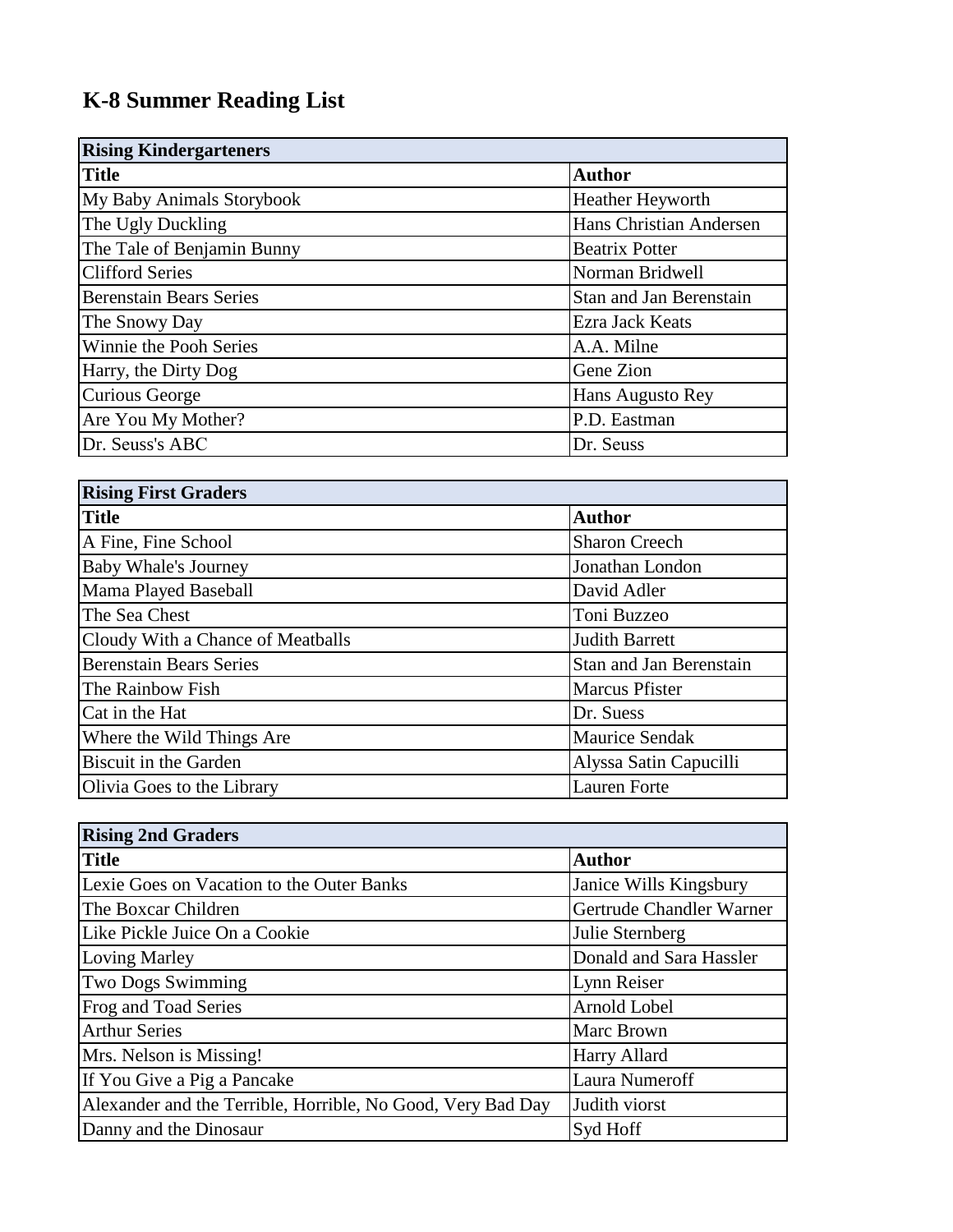| <b>Rising 3rd Graders</b>                                                    |                               |
|------------------------------------------------------------------------------|-------------------------------|
| <b>Title</b>                                                                 | <b>Author</b>                 |
| Pipi Longstocking                                                            | <b>Astrid Lindgren</b>        |
| The Boxcar Children                                                          | Gertrude Chandler Warner      |
| Swift                                                                        | Robert J. Blake               |
| Trouper                                                                      | Meg Kearney                   |
| You Never Heard of Sandy Koufax?                                             | Patrick O'Brien               |
| Why the Chisholm Trail Forks, and other tales of the cattle count Andy Adams |                               |
| Mr. Popper's Peguins                                                         | <b>Richard Tupper Atwater</b> |
| Little House on the Prarie Series                                            | Laura Ingalls Wilder          |
| <b>Magic Treehouse Series</b>                                                | Mary Pope Osborne             |
| Dogzilla                                                                     | Dav Pilkey                    |
| Childhood of Famous Americans Book Series                                    |                               |

| <b>Rising 4th Graders</b>                |                            |
|------------------------------------------|----------------------------|
| <b>Title</b>                             | <b>Author</b>              |
| Heidi                                    | Johanna Spyri              |
| The World According to Humphrey          | Betty G. Birney            |
| Isle of Swords                           | <b>Wayne Thomas Batson</b> |
| No Talking                               | <b>Andrew Clements</b>     |
| The False Prince                         | Jennifer Nielson           |
| Trapped                                  | Peg Kehret                 |
| Caddie Woodlawn                          | Carol Ryrie Brink          |
| Pilgrim's Progress Simplified            | John Bunyan                |
| <b>Ramona Series</b>                     | <b>Beverly Clearly</b>     |
| Little House on the Prarie Series        | Laura Ingalls Wilder       |
| <b>Hardy Boys Series</b>                 | Franklin Dixon             |
| <b>Nancy Drew Series</b>                 | Carolyn Keene              |
| Childhood of Famous American Book Series |                            |

| <b>Rising 5th Graders</b>            |                            |
|--------------------------------------|----------------------------|
| <b>Title</b>                         | <b>Author</b>              |
| Old Yeller                           | Fred Gipson                |
| The Bridge to Terabithia             | <b>Katherine Patersson</b> |
| <b>Black Beauty</b>                  | Anna Sewell                |
| The Adventures of Rush Revere Series | Rush Limbaugh              |
| I'm Not Who You Think I Am           | Peggy Kehret               |
| <b>Saving Shiloh</b>                 | Phyllis Naylor             |
| The Rise of the Wyrm Lord            | <b>Wayne Thomas Batson</b> |
| The Good Dog                         | Avi                        |
| <b>Hardy Boys Series</b>             | <b>Franklin Dixon</b>      |
| My Side of the Mountain              | Jean Craighead George      |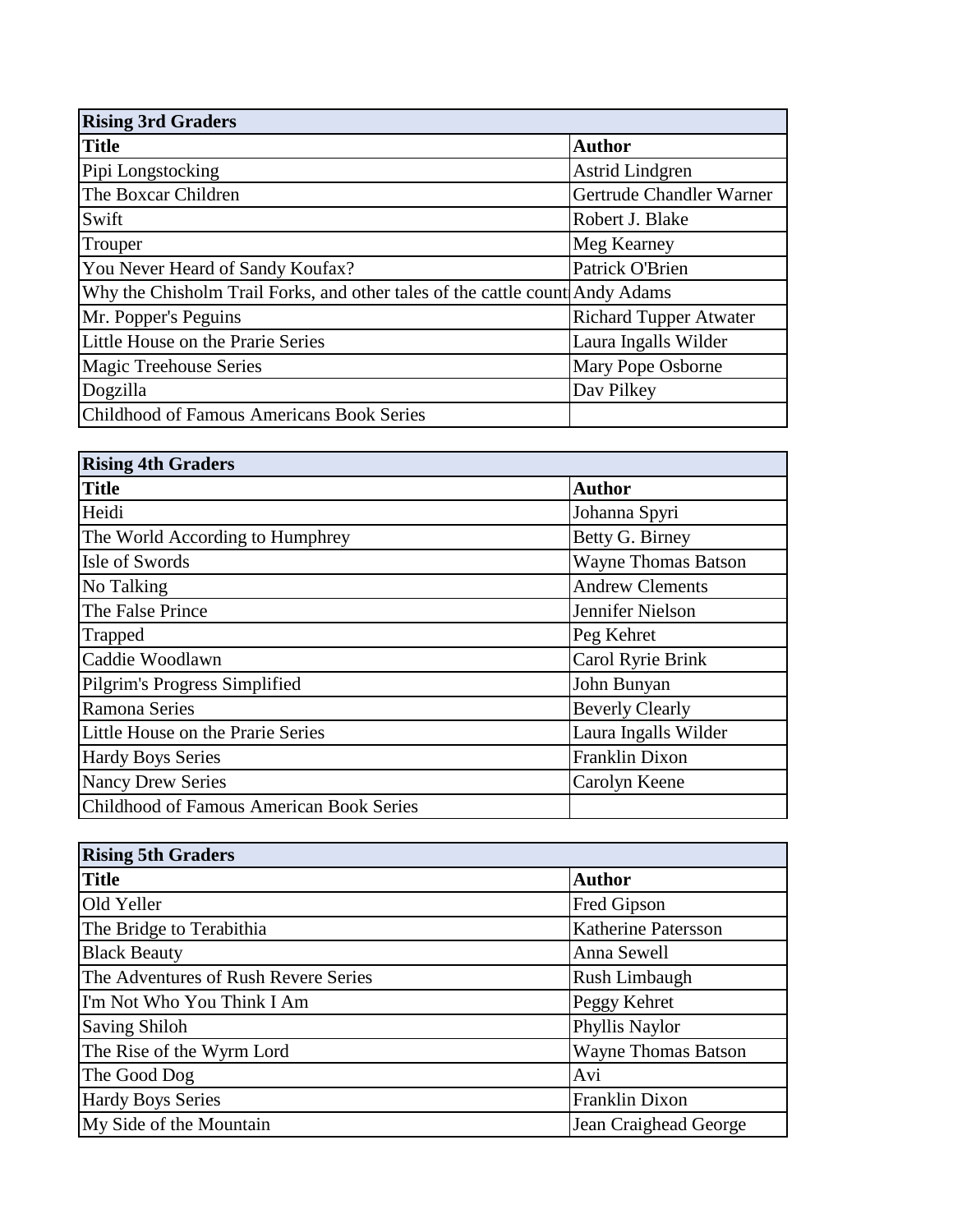| <b>Nancy Drew Series</b> | Carolyn Keene                  |
|--------------------------|--------------------------------|
| Treasures of the Snow    | Patricia St. John              |
| Sign of the Beaver       | <b>Elizabeth George Speare</b> |
| The Borrowers            | <b>Mary Norton</b>             |
| The Black Stallion       | <b>Walter Farley</b>           |

| <b>Rising 6th Graders</b>                             |                               |  |
|-------------------------------------------------------|-------------------------------|--|
| <b>Title</b>                                          | <b>Author</b>                 |  |
| <b>Treasure Island</b>                                | <b>Robert Louis Stevensen</b> |  |
| Hatchet                                               | <b>Gary Paulsen</b>           |  |
| The Island of the Blue Dolphins                       | Scott O'Dell                  |  |
| Promises to Keep: How Jackie Robinson Changed America | <b>Sharon Robinson</b>        |  |
| The Adventures of Rush Revere Series                  | Rush Limbaugh                 |  |
| The River                                             | Gary Paulsen                  |  |
| Among the Betrayed                                    | Margaret Peterson Haddix      |  |
| Sounder                                               | <b>William Armstrong</b>      |  |
| <b>Tuck Everlasting</b>                               | Natalie Babbitt               |  |
| <b>Nancy Drew Series</b>                              | Carolyn Keene                 |  |
| <b>Hardy Boys Series</b>                              | Franklin Dixon                |  |
| Yearling                                              | <b>Marjorie Rawlings</b>      |  |
| Julie of the Wolves                                   | Jean Craighead George         |  |
| The Wind in the Willows                               | Kenneth Grahame               |  |
| The Pearl                                             | John Steinbeck                |  |

| <b>Rising 7th Graders</b>             |                                |
|---------------------------------------|--------------------------------|
| <b>Title</b>                          | <b>Author</b>                  |
| The Lion, the Witch, and the Wardrobe | C.S. Lewis                     |
| A Light in the Forest                 | <b>Conrad Richter</b>          |
| Team Moon (non-fiction)               | <b>Catherine Thimmesh</b>      |
| The Adventures of Rush Revere Series  | Rush Limbaugh                  |
| The Secret Garden                     | <b>Frances Hodgson Burnett</b> |
| <b>Chasing Lincoln's Killer</b>       | <b>James Swanson</b>           |
| <b>Black Beauty</b>                   | Anna Sewell                    |
| The Witch of Blackbird Pond           | <b>Elizabeth George Speare</b> |
| <b>Animal Farm</b>                    | George Orwell                  |
| Cheaper by the Dozen                  | Frank Gilbreth                 |
| Red Badge of Courage                  | <b>Stephen Crane</b>           |
| <b>Johnny Tremain</b>                 | <b>Esther Forbes</b>           |
| <b>Watership Down</b>                 | <b>Richard Adams</b>           |
| <b>Horatio Hornblower Series</b>      | C.S. Foster                    |
| Emily of the New Moon Series          | <b>Lucy Maud Montgomery</b>    |
| Roll of Thunder, Hear My Cry          | Mildred D. Taylor              |
| The Hobbit                            | J.R.R. Tolkien                 |